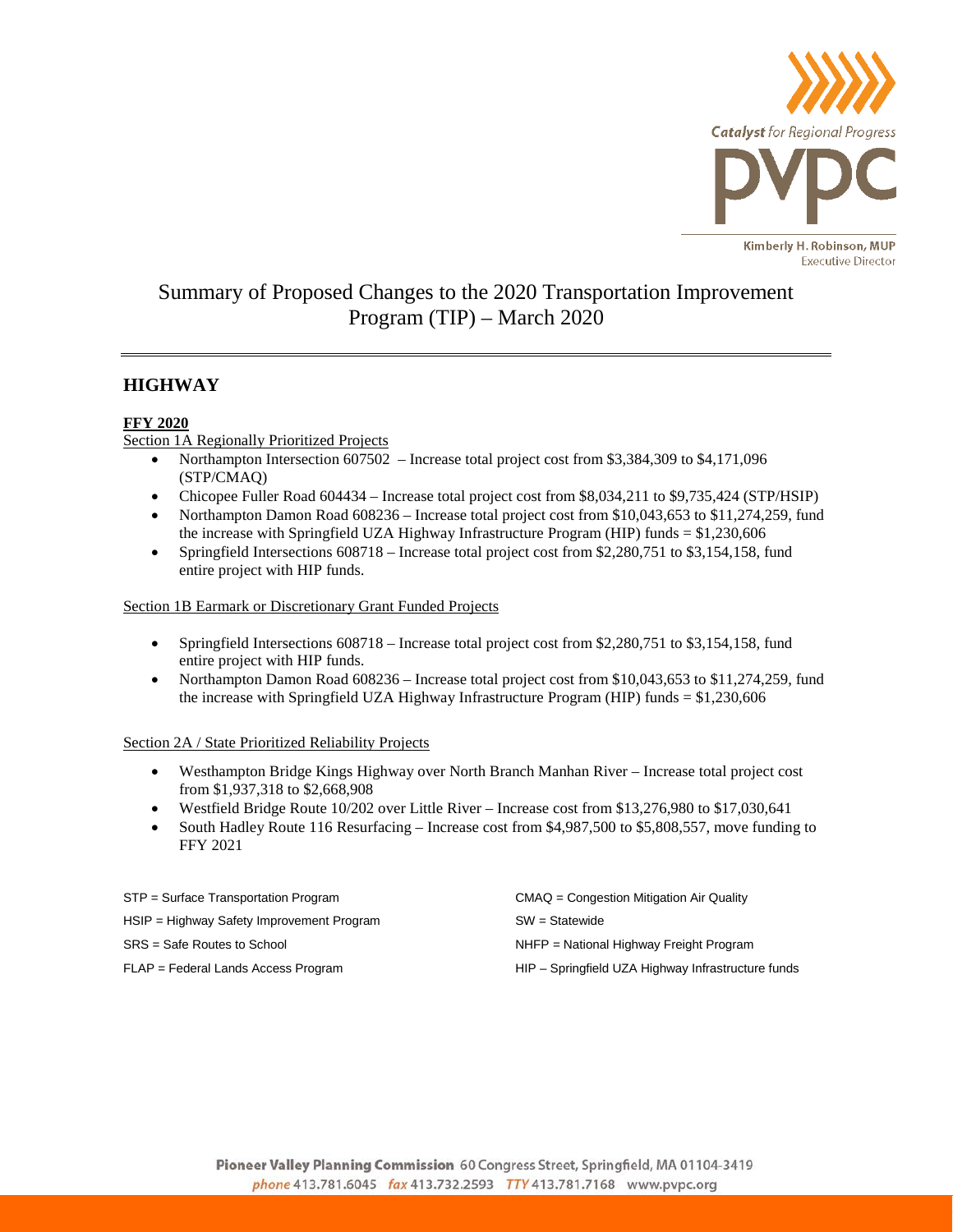| 2020                                             | <b>Pioneer Valley Region Transportation Improvement Program</b> |                                         |                                       |                               |                                                                                                                                                                            |                              |                     |                                               |                           |                               |                                                                                                                                                                                                                                                                                                                                                                                                                  |
|--------------------------------------------------|-----------------------------------------------------------------|-----------------------------------------|---------------------------------------|-------------------------------|----------------------------------------------------------------------------------------------------------------------------------------------------------------------------|------------------------------|---------------------|-----------------------------------------------|---------------------------|-------------------------------|------------------------------------------------------------------------------------------------------------------------------------------------------------------------------------------------------------------------------------------------------------------------------------------------------------------------------------------------------------------------------------------------------------------|
| Amendment /<br>Adjustment Type ▼                 | <b>STIP</b><br>Program ▼                                        | <b>MassDOT</b><br>Project ID ▼ Planning | <b>Metropolitan</b><br>Organization ▼ | <b>Municipality</b><br>Name ▼ | <b>MassDOT</b><br>Project<br>Description                                                                                                                                   | MassDOT<br><b>District</b> ▼ | Fundina<br>Source ▼ | Total<br>Programmed Funds ▼<br><b>Funds</b> ▼ | Federal                   | Non-Federal<br><b>Funds ▼</b> | Additional Information ▼<br>Present information as follows, if applicable: a)<br>Planning / Design / or Construction; b) total project cost<br>and funding sources used; c) advance construction<br>status: d) MPO project score: e) name of entity<br>receiving a transfer; f) name of entity paying the non-<br>state non-federal match; g) earmark details; h) TAP<br>project proponent; i) other information |
| Section 1A / Regionally Prioritized Projects     |                                                                 |                                         |                                       |                               |                                                                                                                                                                            |                              |                     |                                               |                           |                               |                                                                                                                                                                                                                                                                                                                                                                                                                  |
| Regionally Prioritized Projects                  |                                                                 |                                         |                                       |                               |                                                                                                                                                                            |                              |                     |                                               |                           |                               |                                                                                                                                                                                                                                                                                                                                                                                                                  |
| AMENDMENT:Increase<br>Cost                       | Intersection<br>Improvements                                    |                                         | 607502 Pioneer Valley                 | Northampton                   | NORTHAMPTON- INTERSECTION<br>IMPROVEMENTS AT KING STREET, NORTH<br>STREET & SUMMER STREET AND AT KING<br>STREET & FINN STREET                                              | $\overline{2}$               | <b>STBG</b>         | 3.247.697                                     | S<br>2.598.158            | $\mathbf{s}$<br>649.539       | Construction / (YOE \$4,171,096) / 65 TEC /<br>100% STBG, CMAQ                                                                                                                                                                                                                                                                                                                                                   |
|                                                  | Intersection<br><b>Improvements</b>                             |                                         | 607502 Pioneer Valley                 | Northampton                   | NORTHAMPTON- INTERSECTION<br>IMPROVEMENTS AT KING STREET. NORTH<br>STREET & SUMMER STREET AND AT KING<br><b>STREET &amp; FINN STREET</b>                                   | $\overline{2}$               | CMAQ                | \$<br>923.399                                 | \$.<br>738.719            | $\sqrt{3}$<br>184.680         | Construction / (YOE \$4,171,096) / 65 TEC /<br>100% STBG. CMAO                                                                                                                                                                                                                                                                                                                                                   |
| AMENDMENT:Increase<br>Cost                       | Roadway<br>Reconstruction                                       |                                         | 604434 Pioneer Valley                 | Chicopee                      | CHICOPEE- RECONSTRUCTION & RELATED<br>WORK ON FULLER ROAD. FROM MEMORIAL<br>DR (RTE 33) TO SHAWINIGAN DR (2.0 MILES)                                                       | 2                            | <b>STBG</b>         | 7,726,871                                     | S<br>6,181,497            | $\sqrt{3}$<br>1.545.374       | Construction / (YOE \$9,735,424) / 49.5 TEC /<br>100% STBG, HSIP                                                                                                                                                                                                                                                                                                                                                 |
|                                                  | Roadway<br>Reconstruction                                       |                                         | 604434 Pioneer Valley                 | Chicopee                      | CHICOPEE- RECONSTRUCTION & RELATED<br>WORK ON FULLER ROAD. FROM MEMORIAL<br>DR (RTE 33) TO SHAWINIGAN DR (2.0 MILES)                                                       | $\overline{2}$               | <b>HSIP</b>         | \$2,008,553                                   | $\mathbb{S}$<br>1.807.698 | l \$<br>200,855               | Construction / (YOE \$9,735,424) / 49.5 TEC /<br>100% STBG, HSIP                                                                                                                                                                                                                                                                                                                                                 |
|                                                  | Roadway<br>Reconstruction                                       |                                         | 608236 Pioneer Valley                 | Northampton                   | NORTHAMPTON-RECONSTRUCTION OF<br>DAMON ROAD. FROM ROUTE 9 TO ROUTE 5.<br><b>INCLUDES DRAINAGE SYSTEM REPAIRS &amp;</b><br>SLOPE STABILIZATION AT THE<br><b>NORWOTTLICK</b> | 2                            | <b>STBG</b>         | \$10.043.653                                  | $\mathbb{S}$<br>8.034.922 | $\mathbf{s}$<br>2,008,731     | Construction / (YOE \$11,274,259) / 66.5 TEC /<br><b>PS&amp;E STBG . HIP = \$1.230.606</b>                                                                                                                                                                                                                                                                                                                       |
| <b>AMENDMENT:Change</b><br><b>Funding Source</b> | ntersection<br><b>Improvements</b>                              |                                         | 608718 Pioneer Valley                 | Springfield                   | <b>SPRINGFIELD-INTERSECTION</b><br><b>IMPROVEMENTS AT BERKSHIRE AVENUE.</b><br><b>COTTAGE AND HARVEY STREETS</b>                                                           | 2 <sup>1</sup>               | <b>STBG</b>         | $\overline{\mathbb{S}}$                       | $\mathbf{s}$              | $\mathbf{s}$<br>÷             | Construction / (YOE \$3,154,158) / 41.5 TEC<br>Score 100% STBG, HSIP Convert all funds to<br><b>HIP</b>                                                                                                                                                                                                                                                                                                          |
|                                                  | <b>Intersection</b><br><b>Improvements</b>                      |                                         | 608718 Pioneer Valley                 | <b>Springfield</b>            | <b>SPRINGFIELD-INTERSECTION</b><br><b>IMPROVEMENTS AT BERKSHIRE AVENUE.</b><br><b>COTTAGE AND HARVEY STREETS</b>                                                           | 2 <sup>1</sup>               | <b>HSIP</b>         | $\mathbf{s}$                                  | $\mathbf{s}$              | $\mathbf{s}$                  | Construction / (YOE \$3.154.158) / 41.5 TEC<br>Score 100% STBG, HSIP Convert all funds to<br><b>HIP</b>                                                                                                                                                                                                                                                                                                          |
|                                                  | Bicycles and<br>Pedestrians                                     | PV0001                                  | <b>Pioneer Valley</b>                 | Multiple                      | NORTHAMPTON, AMHERST, CHICOPPE,<br>EASTHAMPTON, HADLEY, HOLYOKE, SOUTH<br>HADLEY, SPRINGFIELD, and WEST<br>SPRINGFIELD: ValleyBike share (phase II)                        | $\overline{2}$               | <b>STBG</b>         | $\mathbb{S}$<br>1.200.000                     | S<br>960,000              | $\mathbf{s}$<br>240.000       | Construction / YOE \$1,200,000 / 35.5 TEC<br><b>STBG</b>                                                                                                                                                                                                                                                                                                                                                         |
|                                                  | Planning /<br>Adjustments /<br>Pass-throughs                    | PV0002                                  | Pioneer Valley                        | Multiple                      | P 21 Express Year 3                                                                                                                                                        | $\overline{2}$               | CMAQ                | \$<br>500,000                                 | s.<br>400,000             | l \$                          | 100,000 Funding Year 3 / STBG                                                                                                                                                                                                                                                                                                                                                                                    |
|                                                  |                                                                 |                                         |                                       |                               |                                                                                                                                                                            |                              |                     |                                               |                           |                               | Regionally Prioritized Projects subtotal ▶   \$25.650.173   \$20.720.994   \$4.929.179   < Funding Split Varies by Funding Source                                                                                                                                                                                                                                                                                |

| Section 1A / Fiscal Constraint Analysis |  |  |  |
|-----------------------------------------|--|--|--|
|-----------------------------------------|--|--|--|

 **\$ 25,650,173 \$ 25,782,146 ◄Total \$ 131,973 Target Funds Available Total Regional Federal Aid Funds Programmed ►**

*Section 1A instructions:* **MPO Template Name)** Choose Regional Name from dropdown list to populate header and MPO column; **Column C)** Enter ID from ProjectInfo; **Column E)** Choose Municipality Name from dropdown list; **Column H)** Choose the Funding Source being used for the project - if multiple funding sources are being used enter multiple lines; **Column I)** Enter the total amount of<br>funds being programmed in this fiscal year and for each funding source; **Column J)** an FTA flex, coordinate with Rail & Transit Division before programming; **Column L)** Enter Additional Information as described please do not use any other format.

| $F$ ulius Flouralillieu $F$ 3 23.030.173               | 323.102.140                                   | ч готаг |
|--------------------------------------------------------|-----------------------------------------------|---------|
| STBG programmed ▶ \$ 22,218,221                        | $\frac{1}{2}$ \$17,774,577 $\frac{1}{2}$ STBG |         |
| HSIP programmed ▶ \$ 2,008,553 \$ 1,807,698 4 HSIP     |                                               |         |
| CMAQ programmed ► \$ 1,423,399   \$ 1,138,719   < CMAQ |                                               |         |
|                                                        | \$                                            | ◀ TAP   |

| Section 1B / Earmark or Discretionary Grant Funded Projects |                       |  |                       |             |                                                                                                                   |  |  |                        |  |  |                                                                                                   |
|-------------------------------------------------------------|-----------------------|--|-----------------------|-------------|-------------------------------------------------------------------------------------------------------------------|--|--|------------------------|--|--|---------------------------------------------------------------------------------------------------|
| ▶ Other Federal Aid                                         |                       |  |                       |             |                                                                                                                   |  |  |                        |  |  |                                                                                                   |
| AMENDMENT:Change<br><b>Funding Source</b>                   | <b>Peconstruction</b> |  | 608718 Pioneer Valley | Springfield | <b>ISPRINGFIELD-INTERSECTION</b><br><b>IMPROVEMENTS AT BERKSHIRE AVENUE.</b><br><b>COTTAGE AND HARVEY STREETS</b> |  |  | $3,154,158$ $\sqrt{$}$ |  |  | Construction / (YOE \$3,154,158) / 41.5 TEC<br>630.832 Score 100% STBG, HSIP Convert all funds to |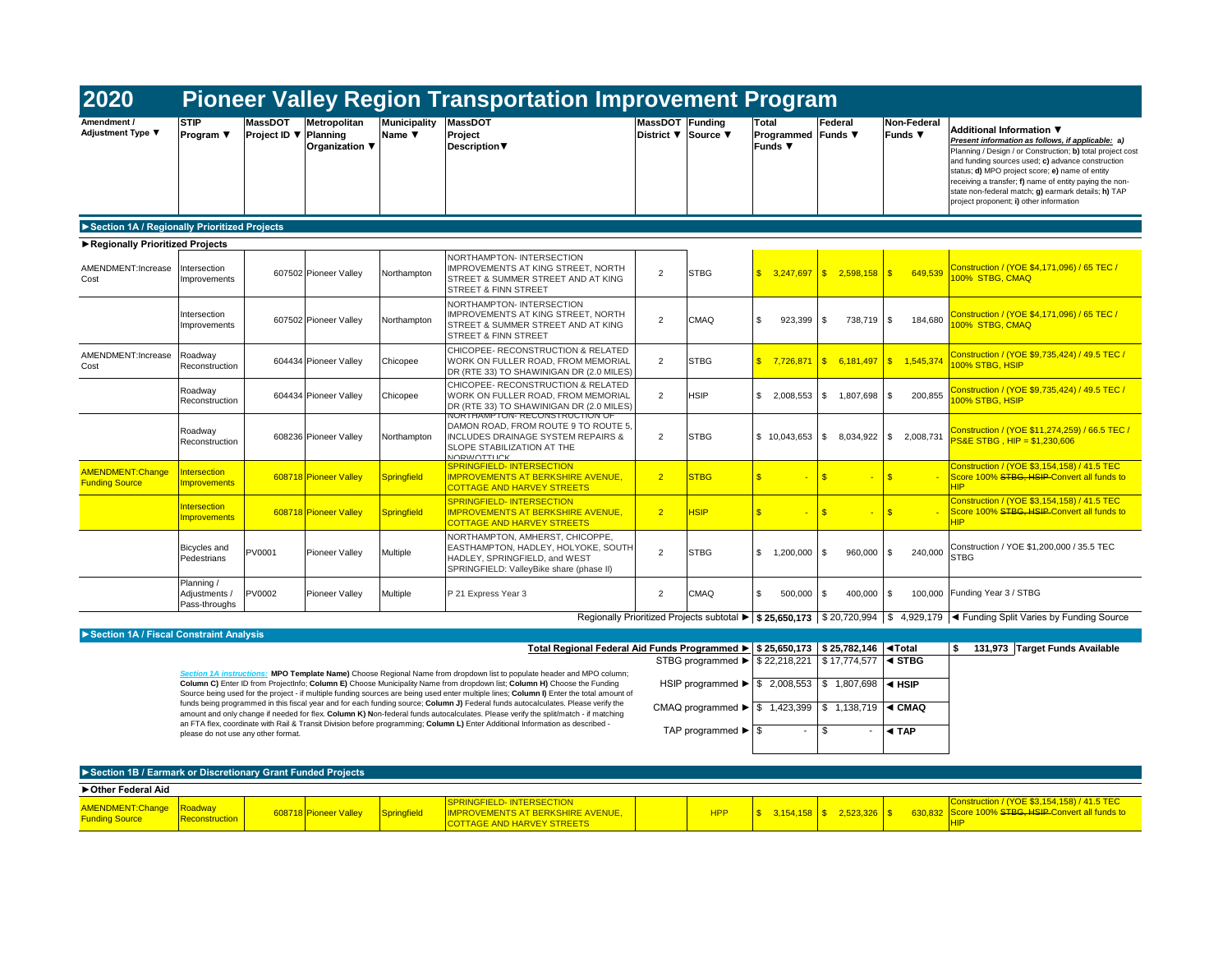| 2020                                                |                                   |                                                                              |                               | <b>Pioneer Valley Region Transportation Improvement Program</b>                                                                                |                                      |                                                                      |                                     |                                |                                |                                                                                                                                                                                                                                                                                                                                                                                                                  |
|-----------------------------------------------------|-----------------------------------|------------------------------------------------------------------------------|-------------------------------|------------------------------------------------------------------------------------------------------------------------------------------------|--------------------------------------|----------------------------------------------------------------------|-------------------------------------|--------------------------------|--------------------------------|------------------------------------------------------------------------------------------------------------------------------------------------------------------------------------------------------------------------------------------------------------------------------------------------------------------------------------------------------------------------------------------------------------------|
| Amendment /<br>Adjustment Type ▼                    | <b>STIP</b><br>Program ▼          | <b>Metropolitan</b><br>MassDOT<br>Project ID ▼<br>Planning<br>Organization ▼ | <b>Municipality</b><br>Name ▼ | <b>MassDOT</b><br>Project<br><b>Description</b> ▼                                                                                              | MassDOT Funding<br><b>District</b> ▼ | Source ▼                                                             | Total<br>Programmed<br>Funds $\Psi$ | Federal<br>Funds ▼             | Non-Federal<br><b>Funds ▼</b>  | Additional Information ▼<br>Present information as follows, if applicable: a)<br>Planning / Design / or Construction; b) total project cost<br>and funding sources used; c) advance construction<br>status; d) MPO project score; e) name of entity<br>receiving a transfer; f) name of entity paying the non-<br>state non-federal match; g) earmark details; h) TAP<br>project proponent; i) other information |
| <b>AMENDMENT:Add</b><br><b>Funding Source</b>       | Roadway<br>Reconstruction         | 608236 Pioneer Valley                                                        | <b>Northampton</b>            | DAMON ROAD, FROM ROUTE 9 TO ROUTE 5<br><b>NCLUDES DRAINAGE SYSTEM REPAIRS &amp;</b><br><b>SLOPE STABILIZATION AT THE</b><br><b>IOPWOTTLICK</b> |                                      | <b>HPP</b>                                                           | \$ 1,230,606                        | $\mathbf{s}$<br>984.485        | $\sqrt{3}$<br>246,121          | Construction / (YOE \$11,274,259) / 66.5 TEC<br>PS&E STBG, HIP = \$1,230,606                                                                                                                                                                                                                                                                                                                                     |
|                                                     |                                   |                                                                              |                               |                                                                                                                                                |                                      | Other Federal Aid subtotal $\blacktriangleright$   \$ 1,230,606   \$ |                                     | 984,485 \$                     |                                | 246,121  ◀ Funding Split Varies by Funding Source                                                                                                                                                                                                                                                                                                                                                                |
| Section 2A / State Prioritized Reliability Projects |                                   |                                                                              |                               |                                                                                                                                                |                                      |                                                                      |                                     |                                |                                |                                                                                                                                                                                                                                                                                                                                                                                                                  |
| ▶ Bridge Program / Inspections                      |                                   |                                                                              |                               |                                                                                                                                                |                                      |                                                                      |                                     |                                |                                |                                                                                                                                                                                                                                                                                                                                                                                                                  |
|                                                     | <b>Bridge Program</b>             | Pioneer Valley                                                               |                               | <b>Bridge Inspection</b>                                                                                                                       |                                      |                                                                      | \$                                  | \$<br>÷.                       | $\sqrt{3}$                     |                                                                                                                                                                                                                                                                                                                                                                                                                  |
|                                                     |                                   |                                                                              |                               | Bridge Program / Inspections subtotal ▶ S                                                                                                      |                                      |                                                                      |                                     | \$                             | \$                             | ◀ Funding Split Varies by Funding Source                                                                                                                                                                                                                                                                                                                                                                         |
| Bridge Program / Off-System                         |                                   |                                                                              |                               |                                                                                                                                                |                                      |                                                                      |                                     |                                |                                |                                                                                                                                                                                                                                                                                                                                                                                                                  |
|                                                     | <b>Bridge Program</b>             | 608631<br><b>Pioneer Valley</b>                                              | Westhampton                   | WESTHAMPTON- BRIDGE REPLACEMENT,<br>W-27-005, KINGS HIGHWAY OVER N<br><b>BRANCH MANHAN RIVER</b>                                               | $\overline{2}$                       | STBG-BR-OFF                                                          | $\mathsf{s}$<br>2,668,908           | \$2,135,126                    | 533,782<br>$\mathbf{s}$        | Increase cost from \$1,937,318                                                                                                                                                                                                                                                                                                                                                                                   |
|                                                     |                                   |                                                                              |                               | Bridge Program / Off-System subtotal ▶ \$ 2,668,908                                                                                            |                                      |                                                                      |                                     | \$2,135,126                    | 533,782<br>l \$                | ◀ 80% Federal + 20% Non-Federal                                                                                                                                                                                                                                                                                                                                                                                  |
| Bridge Program / On-System (NHS)                    |                                   |                                                                              |                               |                                                                                                                                                |                                      |                                                                      |                                     |                                |                                |                                                                                                                                                                                                                                                                                                                                                                                                                  |
|                                                     | <b>Bridge Program</b>             | 400103 Pioneer Valley                                                        | Westfield                     | WESTFIELD- BRIDGE REPLACEMENT, W-25-<br>006, ROUTE 10/202 (SOUTHWICK ROAD)<br>OVER THE LITTLE RIVER                                            | $\overline{2}$                       | NHPP-On                                                              | \$17,030,641                        | \$13,624,513                   | $\sqrt{3}$<br>3,406,128        | Increase cost from \$13,276,980                                                                                                                                                                                                                                                                                                                                                                                  |
|                                                     | <b>Bridge Program</b>             | 606552 Pioneer Valley                                                        | Northampton                   | NORTHAMPTON- BRIDGE<br>RECONSTRUCTION, N-19-059, I-91 OVER US<br>5/BMRR & N-19-060, I-91 OVER HOCKANUM<br><b>ROAD</b>                          | $\overline{2}$                       | NHPP-On                                                              | \$                                  | 4,671,793 \$ 3,737,434         | 934.359<br>$\mathbf{s}$        | AC Year 1 of 5, Total Cost \$56,891,767                                                                                                                                                                                                                                                                                                                                                                          |
|                                                     |                                   |                                                                              |                               | Bridge Program / On-System (NHS) subtotal $\blacktriangleright$   \$ 21,702,434   \$ 17,361,947   \$ 4,340,487                                 |                                      |                                                                      |                                     |                                |                                | ◀ Funding Split Varies by Funding Source                                                                                                                                                                                                                                                                                                                                                                         |
| Bridge Program / On-System (Non-NHS)                |                                   |                                                                              |                               |                                                                                                                                                |                                      |                                                                      |                                     |                                |                                |                                                                                                                                                                                                                                                                                                                                                                                                                  |
|                                                     | <b>Bridge Program</b>             | Pioneer Valley                                                               |                               | Bridge Program / On-System (Non-NHS)                                                                                                           |                                      |                                                                      | \$                                  | $-1$ \$<br>$\sim$              | $\sqrt{3}$                     |                                                                                                                                                                                                                                                                                                                                                                                                                  |
|                                                     |                                   |                                                                              |                               | Bridge Program / On-System (Non-NHS) subtotal ▶ \$                                                                                             |                                      |                                                                      | $\blacksquare$                      | \$<br>$\blacksquare$           | \$<br>$\overline{\phantom{a}}$ | ◀ 80% Federal + 20% Non-Federal                                                                                                                                                                                                                                                                                                                                                                                  |
| Bridge Program / Systematic Maintenance             |                                   |                                                                              |                               |                                                                                                                                                |                                      |                                                                      |                                     |                                |                                |                                                                                                                                                                                                                                                                                                                                                                                                                  |
|                                                     | <b>Bridge Program</b>             | <b>Pioneer Valley</b>                                                        |                               | Bridge Program / Systematic Maintenance                                                                                                        |                                      |                                                                      | \$                                  | $\mathbb S$<br>÷.              | $\mathbf{s}$                   |                                                                                                                                                                                                                                                                                                                                                                                                                  |
|                                                     |                                   |                                                                              |                               | Bridge Program / Systematic Maintenance subtotal ▶ S                                                                                           |                                      |                                                                      |                                     | \$<br>$\overline{\phantom{a}}$ | \$                             | ◀ Funding Split Varies by Funding Source                                                                                                                                                                                                                                                                                                                                                                         |
| Interstate Pavement                                 |                                   |                                                                              |                               |                                                                                                                                                |                                      |                                                                      |                                     |                                |                                |                                                                                                                                                                                                                                                                                                                                                                                                                  |
|                                                     | Interstate                        | Pioneer Valley                                                               |                               | Interstate Pavement                                                                                                                            |                                      |                                                                      | \$                                  | \$<br>÷.                       | $\sqrt{3}$                     |                                                                                                                                                                                                                                                                                                                                                                                                                  |
|                                                     | Pavement                          |                                                                              |                               |                                                                                                                                                |                                      | Insterstate Pavement subtotal ▶ \$                                   |                                     | \$<br>$\overline{\phantom{a}}$ | $\sqrt{3}$                     | ◀ 90% Federal + 10% Non-Federal                                                                                                                                                                                                                                                                                                                                                                                  |
| Non-Interstate Pavement                             |                                   |                                                                              |                               |                                                                                                                                                |                                      |                                                                      |                                     |                                |                                |                                                                                                                                                                                                                                                                                                                                                                                                                  |
| <b>AMENDMENT:Remove</b><br>Project                  | Non-Interstate<br><b>Pavement</b> | 608473 Pioneer Valley                                                        | <b>South Hadley</b>           | SOUTH HADLEY - RESURFACING AND<br>RELATED WORK ON ROUTE 116                                                                                    | $\overline{2}$                       | <b>NHPP</b>                                                          | S                                   | $\mathbf{s}$                   | $\sqrt{3}$                     | Project will be funded in FFY2021, Cost increase<br>from \$4,987,500 to \$5,808,557                                                                                                                                                                                                                                                                                                                              |
|                                                     |                                   |                                                                              |                               |                                                                                                                                                |                                      | Non-Interstate Pavement subtotal ▶ S                                 | $\sim$                              | \$<br>$\sim$                   | $\sqrt{3}$                     | ◀ 80% Federal + 20% Non-Federal                                                                                                                                                                                                                                                                                                                                                                                  |
| Roadway Improvements                                |                                   |                                                                              |                               |                                                                                                                                                |                                      |                                                                      |                                     |                                |                                |                                                                                                                                                                                                                                                                                                                                                                                                                  |
|                                                     | Roadway<br>Improvements           | Pioneer Valley                                                               |                               | Roadway Improvements                                                                                                                           |                                      |                                                                      | \$<br>$\sim$                        | s.<br>÷.                       | $\sqrt{3}$                     |                                                                                                                                                                                                                                                                                                                                                                                                                  |
|                                                     |                                   |                                                                              |                               |                                                                                                                                                |                                      | Roadway Improvements subtotal $\blacktriangleright$ \$               |                                     | $-1$ s<br>$\sim$               | $\sqrt{3}$<br>$\blacksquare$   | ◀ 80% Federal + 20% Non-Federal                                                                                                                                                                                                                                                                                                                                                                                  |
| Safety Improvements                                 |                                   |                                                                              |                               |                                                                                                                                                |                                      |                                                                      |                                     |                                |                                |                                                                                                                                                                                                                                                                                                                                                                                                                  |
|                                                     | Safety<br>Improvements            | 608575 Pioneer Valley                                                        | Multiple                      | CHICOPEE TO HOLYOKE- GUIDE AND<br>TRAFFIC SIGN REPLACEMENT ON I-391                                                                            | $\overline{2}$                       | <b>HSIP</b>                                                          | \$1,861,310                         | \$ 1,675,179                   | $\sqrt{3}$<br>186,131          |                                                                                                                                                                                                                                                                                                                                                                                                                  |
|                                                     |                                   |                                                                              |                               |                                                                                                                                                |                                      | Safety Improvements subtotal ▶   \$ 1,861,310   \$ 1,675,179   \$    |                                     |                                |                                | 186,131 + Funding Split Varies by Funding Source                                                                                                                                                                                                                                                                                                                                                                 |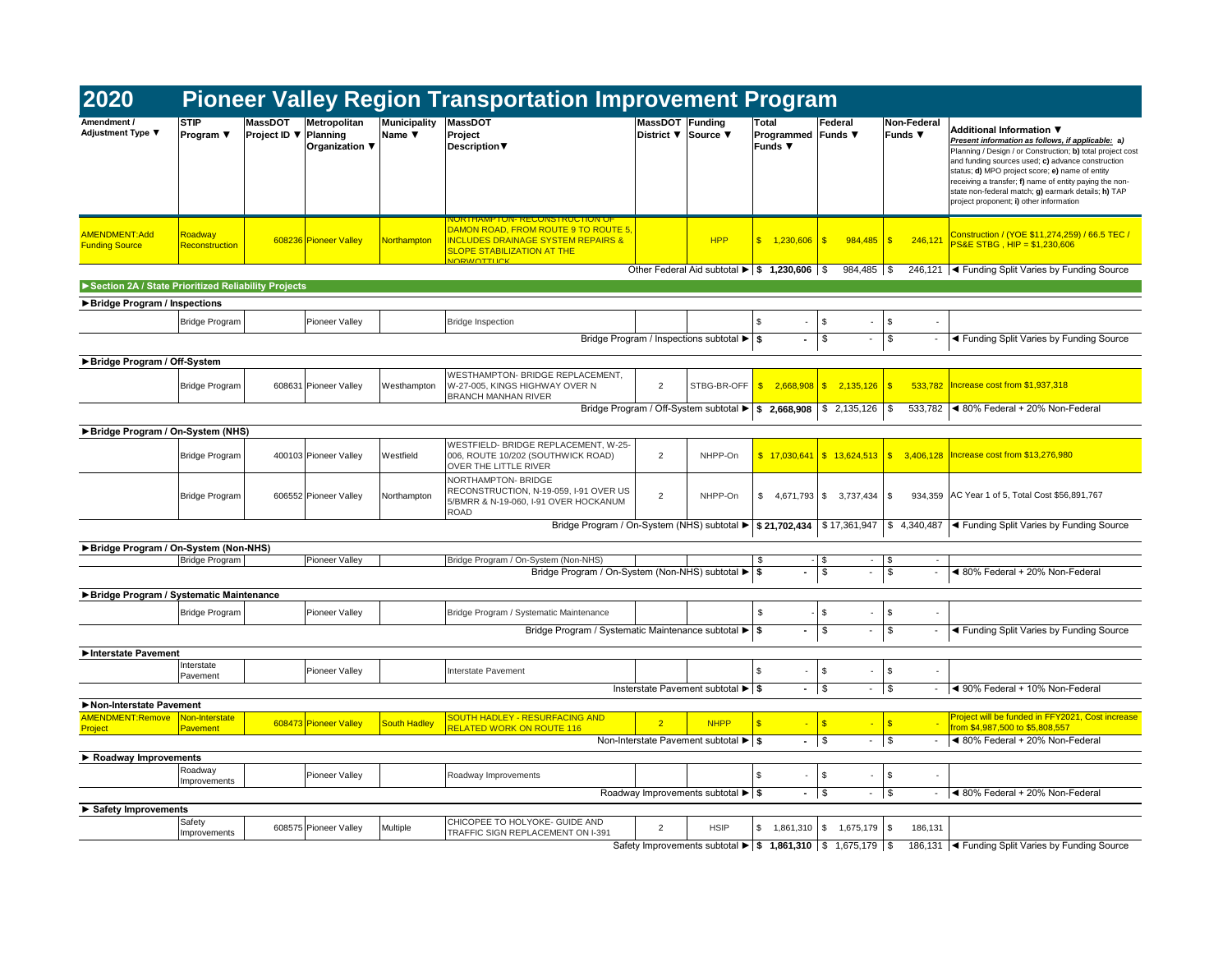| <b>STIP</b><br>MassDOT<br>Metropolitan<br><b>Municipality</b><br><b>MassDOT</b><br>MassDOT Funding<br>Total<br>Federal<br>Non-Federal<br>Amendment /<br>Additional Information ▼<br>Adjustment Type ▼<br>Project ID ▼ Planning<br><b>Funds ▼</b><br>Program ▼<br>Name ▼<br>Project<br>District ▼<br>Source ▼<br>Programmed Funds ▼<br>Present information as follows, if applicable: a)<br>Description<br><b>Funds ▼</b><br>Organization ▼<br>Planning / Design / or Construction; b) total project cost<br>and funding sources used; c) advance construction<br>status; d) MPO project score; e) name of entity<br>receiving a transfer; f) name of entity paying the non-<br>state non-federal match; g) earmark details; h) TAP<br>project proponent; i) other information<br>Section 2B / State Prioritized Modernization Projects<br>ADA Retrofits<br>\$<br>$\mathbb S$<br>$\sqrt{S}$<br><b>ADA Retrofits</b><br><b>ADA Retrofits</b><br><b>Pioneer Valley</b><br>÷,<br>$ \sqrt{3}$<br>$\sqrt{S}$<br>ADA Retrofits subtotal ▶ S<br>◀ 80% Federal + 20% Non-Federal<br>Intersection Improvements<br>Intersection<br>$\mathbb{S}$<br>\$<br><b>Pioneer Valley</b><br>Intersection Improvements<br>\$<br>Improvements<br>$-1$ s<br>$-$ \$<br>Intersection Improvements subtotal $\blacktriangleright$ \$<br>- <a>I<br/> <a>I<br/> <a>I<br/> <a>I<br/> <a>I<br/> <a>I<br/> <a>I<br/> <a>I</a></a>I</a></a>I</a></a>I</a></a> IIIIIIIIIIII<br>Intelligent Transportation Systems<br>Intelligent<br>\$<br>$\frac{3}{2}$<br>Pioneer Valley<br>Intelligent Transportation Systems<br>Transportation<br>\$<br>٠<br>٠<br>Systems<br>Intelligent Transportation System subtotal ▶ S<br>$-1$ s<br>$-$ \$<br>◀ 80% Federal + 20% Non-Federal<br>Roadway Reconstruction<br>Roadway<br>$\mathbb{S}$<br>$\sqrt{S}$<br>Pioneer Valley<br>Roadway Reconstruction<br>l \$<br>$\overline{\phantom{a}}$<br>$\overline{\phantom{a}}$<br>Reconstruction<br>$ \sqrt{s}$<br>$-1$ \$<br>- Funding Split Varies by Funding Source<br>Roadway Reconstruction subtotal ▶ \$<br>Section 2C / State Prioritized Expansion Projects<br>Bicycles and Pedestrians<br>CHICOPEE- CONNECTICUT RIVERWALK &<br>BIKEWAY CONSTRUCTION. FROM BOAT<br>Bicycles and<br>602911 Pioneer Valley<br>Chicopee<br>RAMP NEAR I-90 TO NASH FIELD (2.5 MILES).<br>$\overline{2}$<br>CMAQ<br>608,289<br>Pedestrians<br>INCLUDES NEW BRIDGE C-13-060 OVER<br><b>OVERFLOW CHANNEL</b><br>Bicycles and Pedestrians subtotal $\blacktriangleright$ \$ 3,041,445 \$ 2,433,156 \$<br>608,289 <4 80% Federal + 20% Non-Federal<br>$\blacktriangleright$ Capacity<br>$\sqrt{3}$<br><b>Pioneer Valley</b><br>$\sqrt{3}$<br>\$<br>Capacity<br>Capacity<br>ä,<br>Capacity subtotal $\blacktriangleright$ \$<br>◀ Funding Split Varies by Funding Source<br>$\sqrt{3}$<br>$\sim$<br>$\sim$<br>Section 3 / Planning / Adjustments / Pass-throughs<br>▶ Planning / Adjustments / Pass-throughs<br>ABP GANS Repayment<br>$\sqrt{3}$<br>$ \sqrt{s}$<br>$ \sqrt{ }$<br>Pioneer Valley<br>Multiple<br>$\sim$<br>$\sqrt{3}$<br>Pioneer Valley<br>ABP GANS Repayment<br>Multiple<br>\$<br>$\frac{3}{2}$<br>$\overline{\phantom{a}}$<br>$\overline{\phantom{a}}$<br>$\sim$<br>$\mathfrak{s}$<br>Pioneer Valley<br>Award adjustments, change orders, etc.<br>Multiple<br>$-1$ \$<br>$-5$<br>$\sim$<br>$\sqrt{3}$<br>$-$ \$<br>$-$ \$<br><b>Pioneer Valley</b><br>Award adjustments, change orders, etc.<br>Multiple<br>in 1999.<br>$\sqrt{3}$<br>$\mathcal{L}_{\mathcal{A}}$<br>l \$<br>$-1$ \$<br>$\sim$<br>Pioneer Valley<br>Award adjustments, change orders, etc.<br>Multiple<br>$\sqrt{3}$<br><b>Pioneer Valley</b><br>Award adjustments, change orders, etc.<br>Multiple<br>$-1$ s<br>$-1$ \$<br>$\sim$<br>$\sqrt{3}$<br>\$<br>$-1$ \$<br>Metropolitan Planning<br>Multiple<br>$\mathcal{L}_{\mathcal{A}}$<br>Pioneer Valley<br>$\sim$<br>$\mathfrak{s}$<br>s.<br>$\sim$<br><b>Pioneer Valley</b><br>Metropolitan Planning<br>Multiple<br>$\mathcal{L}_{\mathcal{A}}$<br>$\epsilon$<br>$\sqrt{3}$<br>State Planning and Research Work Program I,<br>$\mathbb S$<br>$\mathbb{S}$<br>s.<br>Pioneer Valley<br>Multiple<br>$\blacksquare$<br>(SPR I), Planning<br>State Planning and Research Work Program II,<br>\$<br>\$<br>Pioneer Valley<br>Multiple<br>\$<br>ä,<br>$\sim$<br>(SPR II), Research<br>$\sqrt{3}$<br><b>Pioneer Valley</b><br>Railroad Crossings<br>Multiple<br>$\sim$<br>l s<br>$\mathbf{r}$<br>l \$<br>$\sim$<br>$\overline{\mathbf{s}}$<br>Multiple<br><b>Pioneer Valley</b><br><b>Railroad Crossings</b><br>$\overline{\phantom{a}}$<br>$\sqrt{3}$<br>$\sim$<br>$\sqrt{3}$<br>$\sim$<br><b>Recreational Trails</b><br>Multiple<br>$\mathfrak s$<br><b>Pioneer Valley</b><br>$-1$ s<br>$-1$ \$<br>$\sim$<br>- <a>I<br/> I<br/> <a>I<br/> <a>I<br/> <a>I<br/> <a>I<br/> <a>I<br/> <a>I<br/></a>I<br/> <a>I<br/></a>I<br/> <a>I<br/></a>I<br/> <a>I<br/></a>I<br/> <a>I<br/></a>I<br/></a>I<br/></a>I<br/></a>I<br/>Other Statewide Items subtotal ▶ \$<br/><math>\sqrt{3}</math><br/><math>-1</math>\$<br>÷.</br></a></a></a> | 2020 |  |  | <b>Pioneer Valley Region Transportation Improvement Program</b> |  |  |  |
|----------------------------------------------------------------------------------------------------------------------------------------------------------------------------------------------------------------------------------------------------------------------------------------------------------------------------------------------------------------------------------------------------------------------------------------------------------------------------------------------------------------------------------------------------------------------------------------------------------------------------------------------------------------------------------------------------------------------------------------------------------------------------------------------------------------------------------------------------------------------------------------------------------------------------------------------------------------------------------------------------------------------------------------------------------------------------------------------------------------------------------------------------------------------------------------------------------------------------------------------------------------------------------------------------------------------------------------------------------------------------------------------------------------------------------------------------------------------------------------------------------------------------------------------------------------------------------------------------------------------------------------------------------------------------------------------------------------------------------------------------------------------------------------------------------------------------------------------------------------------------------------------------------------------------------------------------------------------------------------------------------------------------------------------------------------------------------------------------------------------------------------------------------------------------------------------------------------------------------------------------------------------------------------------------------------------------------------------------------------------------------------------------------------------------------------------------------------------------------------------------------------------------------------------------------------------------------------------------------------------------------------------------------------------------------------------------------------------------------------------------------------------------------------------------------------------------------------------------------------------------------------------------------------------------------------------------------------------------------------------------------------------------------------------------------------------------------------------------------------------------------------------------------------------------------------------------------------------------------------------------------------------------------------------------------------------------------------------------------------------------------------------------------------------------------------------------------------------------------------------------------------------------------------------------------------------------------------------------------------------------------------------------------------------------------------------------------------------------------------------------------------------------------------------------------------------------------------------------------------------------------------------------------------------------------------------------------------------------------------------------------------------------------------------------------------------------------------------------------------------------------------------------------------------------------------------------------------------------------------------------------------------------------------------------------------------------------------------------------------------------------------------------------------------------------------------------------------------------------------------------------------------------------------------------------------------------------------------------------------------------------------------------------------------------------------------------------------------------------------------------------------------------------------------------------------------------------------------------------------------------------------------------------------------------------------------------------------------------------------------------------------------------------------------------------------------------|------|--|--|-----------------------------------------------------------------|--|--|--|
|                                                                                                                                                                                                                                                                                                                                                                                                                                                                                                                                                                                                                                                                                                                                                                                                                                                                                                                                                                                                                                                                                                                                                                                                                                                                                                                                                                                                                                                                                                                                                                                                                                                                                                                                                                                                                                                                                                                                                                                                                                                                                                                                                                                                                                                                                                                                                                                                                                                                                                                                                                                                                                                                                                                                                                                                                                                                                                                                                                                                                                                                                                                                                                                                                                                                                                                                                                                                                                                                                                                                                                                                                                                                                                                                                                                                                                                                                                                                                                                                                                                                                                                                                                                                                                                                                                                                                                                                                                                                                                                                                                                                                                                                                                                                                                                                                                                                                                                                                                                                                                                                            |      |  |  |                                                                 |  |  |  |
|                                                                                                                                                                                                                                                                                                                                                                                                                                                                                                                                                                                                                                                                                                                                                                                                                                                                                                                                                                                                                                                                                                                                                                                                                                                                                                                                                                                                                                                                                                                                                                                                                                                                                                                                                                                                                                                                                                                                                                                                                                                                                                                                                                                                                                                                                                                                                                                                                                                                                                                                                                                                                                                                                                                                                                                                                                                                                                                                                                                                                                                                                                                                                                                                                                                                                                                                                                                                                                                                                                                                                                                                                                                                                                                                                                                                                                                                                                                                                                                                                                                                                                                                                                                                                                                                                                                                                                                                                                                                                                                                                                                                                                                                                                                                                                                                                                                                                                                                                                                                                                                                            |      |  |  |                                                                 |  |  |  |
|                                                                                                                                                                                                                                                                                                                                                                                                                                                                                                                                                                                                                                                                                                                                                                                                                                                                                                                                                                                                                                                                                                                                                                                                                                                                                                                                                                                                                                                                                                                                                                                                                                                                                                                                                                                                                                                                                                                                                                                                                                                                                                                                                                                                                                                                                                                                                                                                                                                                                                                                                                                                                                                                                                                                                                                                                                                                                                                                                                                                                                                                                                                                                                                                                                                                                                                                                                                                                                                                                                                                                                                                                                                                                                                                                                                                                                                                                                                                                                                                                                                                                                                                                                                                                                                                                                                                                                                                                                                                                                                                                                                                                                                                                                                                                                                                                                                                                                                                                                                                                                                                            |      |  |  |                                                                 |  |  |  |
|                                                                                                                                                                                                                                                                                                                                                                                                                                                                                                                                                                                                                                                                                                                                                                                                                                                                                                                                                                                                                                                                                                                                                                                                                                                                                                                                                                                                                                                                                                                                                                                                                                                                                                                                                                                                                                                                                                                                                                                                                                                                                                                                                                                                                                                                                                                                                                                                                                                                                                                                                                                                                                                                                                                                                                                                                                                                                                                                                                                                                                                                                                                                                                                                                                                                                                                                                                                                                                                                                                                                                                                                                                                                                                                                                                                                                                                                                                                                                                                                                                                                                                                                                                                                                                                                                                                                                                                                                                                                                                                                                                                                                                                                                                                                                                                                                                                                                                                                                                                                                                                                            |      |  |  |                                                                 |  |  |  |
|                                                                                                                                                                                                                                                                                                                                                                                                                                                                                                                                                                                                                                                                                                                                                                                                                                                                                                                                                                                                                                                                                                                                                                                                                                                                                                                                                                                                                                                                                                                                                                                                                                                                                                                                                                                                                                                                                                                                                                                                                                                                                                                                                                                                                                                                                                                                                                                                                                                                                                                                                                                                                                                                                                                                                                                                                                                                                                                                                                                                                                                                                                                                                                                                                                                                                                                                                                                                                                                                                                                                                                                                                                                                                                                                                                                                                                                                                                                                                                                                                                                                                                                                                                                                                                                                                                                                                                                                                                                                                                                                                                                                                                                                                                                                                                                                                                                                                                                                                                                                                                                                            |      |  |  |                                                                 |  |  |  |
|                                                                                                                                                                                                                                                                                                                                                                                                                                                                                                                                                                                                                                                                                                                                                                                                                                                                                                                                                                                                                                                                                                                                                                                                                                                                                                                                                                                                                                                                                                                                                                                                                                                                                                                                                                                                                                                                                                                                                                                                                                                                                                                                                                                                                                                                                                                                                                                                                                                                                                                                                                                                                                                                                                                                                                                                                                                                                                                                                                                                                                                                                                                                                                                                                                                                                                                                                                                                                                                                                                                                                                                                                                                                                                                                                                                                                                                                                                                                                                                                                                                                                                                                                                                                                                                                                                                                                                                                                                                                                                                                                                                                                                                                                                                                                                                                                                                                                                                                                                                                                                                                            |      |  |  |                                                                 |  |  |  |
|                                                                                                                                                                                                                                                                                                                                                                                                                                                                                                                                                                                                                                                                                                                                                                                                                                                                                                                                                                                                                                                                                                                                                                                                                                                                                                                                                                                                                                                                                                                                                                                                                                                                                                                                                                                                                                                                                                                                                                                                                                                                                                                                                                                                                                                                                                                                                                                                                                                                                                                                                                                                                                                                                                                                                                                                                                                                                                                                                                                                                                                                                                                                                                                                                                                                                                                                                                                                                                                                                                                                                                                                                                                                                                                                                                                                                                                                                                                                                                                                                                                                                                                                                                                                                                                                                                                                                                                                                                                                                                                                                                                                                                                                                                                                                                                                                                                                                                                                                                                                                                                                            |      |  |  |                                                                 |  |  |  |
|                                                                                                                                                                                                                                                                                                                                                                                                                                                                                                                                                                                                                                                                                                                                                                                                                                                                                                                                                                                                                                                                                                                                                                                                                                                                                                                                                                                                                                                                                                                                                                                                                                                                                                                                                                                                                                                                                                                                                                                                                                                                                                                                                                                                                                                                                                                                                                                                                                                                                                                                                                                                                                                                                                                                                                                                                                                                                                                                                                                                                                                                                                                                                                                                                                                                                                                                                                                                                                                                                                                                                                                                                                                                                                                                                                                                                                                                                                                                                                                                                                                                                                                                                                                                                                                                                                                                                                                                                                                                                                                                                                                                                                                                                                                                                                                                                                                                                                                                                                                                                                                                            |      |  |  |                                                                 |  |  |  |
|                                                                                                                                                                                                                                                                                                                                                                                                                                                                                                                                                                                                                                                                                                                                                                                                                                                                                                                                                                                                                                                                                                                                                                                                                                                                                                                                                                                                                                                                                                                                                                                                                                                                                                                                                                                                                                                                                                                                                                                                                                                                                                                                                                                                                                                                                                                                                                                                                                                                                                                                                                                                                                                                                                                                                                                                                                                                                                                                                                                                                                                                                                                                                                                                                                                                                                                                                                                                                                                                                                                                                                                                                                                                                                                                                                                                                                                                                                                                                                                                                                                                                                                                                                                                                                                                                                                                                                                                                                                                                                                                                                                                                                                                                                                                                                                                                                                                                                                                                                                                                                                                            |      |  |  |                                                                 |  |  |  |
|                                                                                                                                                                                                                                                                                                                                                                                                                                                                                                                                                                                                                                                                                                                                                                                                                                                                                                                                                                                                                                                                                                                                                                                                                                                                                                                                                                                                                                                                                                                                                                                                                                                                                                                                                                                                                                                                                                                                                                                                                                                                                                                                                                                                                                                                                                                                                                                                                                                                                                                                                                                                                                                                                                                                                                                                                                                                                                                                                                                                                                                                                                                                                                                                                                                                                                                                                                                                                                                                                                                                                                                                                                                                                                                                                                                                                                                                                                                                                                                                                                                                                                                                                                                                                                                                                                                                                                                                                                                                                                                                                                                                                                                                                                                                                                                                                                                                                                                                                                                                                                                                            |      |  |  |                                                                 |  |  |  |
|                                                                                                                                                                                                                                                                                                                                                                                                                                                                                                                                                                                                                                                                                                                                                                                                                                                                                                                                                                                                                                                                                                                                                                                                                                                                                                                                                                                                                                                                                                                                                                                                                                                                                                                                                                                                                                                                                                                                                                                                                                                                                                                                                                                                                                                                                                                                                                                                                                                                                                                                                                                                                                                                                                                                                                                                                                                                                                                                                                                                                                                                                                                                                                                                                                                                                                                                                                                                                                                                                                                                                                                                                                                                                                                                                                                                                                                                                                                                                                                                                                                                                                                                                                                                                                                                                                                                                                                                                                                                                                                                                                                                                                                                                                                                                                                                                                                                                                                                                                                                                                                                            |      |  |  |                                                                 |  |  |  |
|                                                                                                                                                                                                                                                                                                                                                                                                                                                                                                                                                                                                                                                                                                                                                                                                                                                                                                                                                                                                                                                                                                                                                                                                                                                                                                                                                                                                                                                                                                                                                                                                                                                                                                                                                                                                                                                                                                                                                                                                                                                                                                                                                                                                                                                                                                                                                                                                                                                                                                                                                                                                                                                                                                                                                                                                                                                                                                                                                                                                                                                                                                                                                                                                                                                                                                                                                                                                                                                                                                                                                                                                                                                                                                                                                                                                                                                                                                                                                                                                                                                                                                                                                                                                                                                                                                                                                                                                                                                                                                                                                                                                                                                                                                                                                                                                                                                                                                                                                                                                                                                                            |      |  |  |                                                                 |  |  |  |
|                                                                                                                                                                                                                                                                                                                                                                                                                                                                                                                                                                                                                                                                                                                                                                                                                                                                                                                                                                                                                                                                                                                                                                                                                                                                                                                                                                                                                                                                                                                                                                                                                                                                                                                                                                                                                                                                                                                                                                                                                                                                                                                                                                                                                                                                                                                                                                                                                                                                                                                                                                                                                                                                                                                                                                                                                                                                                                                                                                                                                                                                                                                                                                                                                                                                                                                                                                                                                                                                                                                                                                                                                                                                                                                                                                                                                                                                                                                                                                                                                                                                                                                                                                                                                                                                                                                                                                                                                                                                                                                                                                                                                                                                                                                                                                                                                                                                                                                                                                                                                                                                            |      |  |  |                                                                 |  |  |  |
|                                                                                                                                                                                                                                                                                                                                                                                                                                                                                                                                                                                                                                                                                                                                                                                                                                                                                                                                                                                                                                                                                                                                                                                                                                                                                                                                                                                                                                                                                                                                                                                                                                                                                                                                                                                                                                                                                                                                                                                                                                                                                                                                                                                                                                                                                                                                                                                                                                                                                                                                                                                                                                                                                                                                                                                                                                                                                                                                                                                                                                                                                                                                                                                                                                                                                                                                                                                                                                                                                                                                                                                                                                                                                                                                                                                                                                                                                                                                                                                                                                                                                                                                                                                                                                                                                                                                                                                                                                                                                                                                                                                                                                                                                                                                                                                                                                                                                                                                                                                                                                                                            |      |  |  |                                                                 |  |  |  |
|                                                                                                                                                                                                                                                                                                                                                                                                                                                                                                                                                                                                                                                                                                                                                                                                                                                                                                                                                                                                                                                                                                                                                                                                                                                                                                                                                                                                                                                                                                                                                                                                                                                                                                                                                                                                                                                                                                                                                                                                                                                                                                                                                                                                                                                                                                                                                                                                                                                                                                                                                                                                                                                                                                                                                                                                                                                                                                                                                                                                                                                                                                                                                                                                                                                                                                                                                                                                                                                                                                                                                                                                                                                                                                                                                                                                                                                                                                                                                                                                                                                                                                                                                                                                                                                                                                                                                                                                                                                                                                                                                                                                                                                                                                                                                                                                                                                                                                                                                                                                                                                                            |      |  |  |                                                                 |  |  |  |
|                                                                                                                                                                                                                                                                                                                                                                                                                                                                                                                                                                                                                                                                                                                                                                                                                                                                                                                                                                                                                                                                                                                                                                                                                                                                                                                                                                                                                                                                                                                                                                                                                                                                                                                                                                                                                                                                                                                                                                                                                                                                                                                                                                                                                                                                                                                                                                                                                                                                                                                                                                                                                                                                                                                                                                                                                                                                                                                                                                                                                                                                                                                                                                                                                                                                                                                                                                                                                                                                                                                                                                                                                                                                                                                                                                                                                                                                                                                                                                                                                                                                                                                                                                                                                                                                                                                                                                                                                                                                                                                                                                                                                                                                                                                                                                                                                                                                                                                                                                                                                                                                            |      |  |  |                                                                 |  |  |  |
|                                                                                                                                                                                                                                                                                                                                                                                                                                                                                                                                                                                                                                                                                                                                                                                                                                                                                                                                                                                                                                                                                                                                                                                                                                                                                                                                                                                                                                                                                                                                                                                                                                                                                                                                                                                                                                                                                                                                                                                                                                                                                                                                                                                                                                                                                                                                                                                                                                                                                                                                                                                                                                                                                                                                                                                                                                                                                                                                                                                                                                                                                                                                                                                                                                                                                                                                                                                                                                                                                                                                                                                                                                                                                                                                                                                                                                                                                                                                                                                                                                                                                                                                                                                                                                                                                                                                                                                                                                                                                                                                                                                                                                                                                                                                                                                                                                                                                                                                                                                                                                                                            |      |  |  |                                                                 |  |  |  |
|                                                                                                                                                                                                                                                                                                                                                                                                                                                                                                                                                                                                                                                                                                                                                                                                                                                                                                                                                                                                                                                                                                                                                                                                                                                                                                                                                                                                                                                                                                                                                                                                                                                                                                                                                                                                                                                                                                                                                                                                                                                                                                                                                                                                                                                                                                                                                                                                                                                                                                                                                                                                                                                                                                                                                                                                                                                                                                                                                                                                                                                                                                                                                                                                                                                                                                                                                                                                                                                                                                                                                                                                                                                                                                                                                                                                                                                                                                                                                                                                                                                                                                                                                                                                                                                                                                                                                                                                                                                                                                                                                                                                                                                                                                                                                                                                                                                                                                                                                                                                                                                                            |      |  |  |                                                                 |  |  |  |
|                                                                                                                                                                                                                                                                                                                                                                                                                                                                                                                                                                                                                                                                                                                                                                                                                                                                                                                                                                                                                                                                                                                                                                                                                                                                                                                                                                                                                                                                                                                                                                                                                                                                                                                                                                                                                                                                                                                                                                                                                                                                                                                                                                                                                                                                                                                                                                                                                                                                                                                                                                                                                                                                                                                                                                                                                                                                                                                                                                                                                                                                                                                                                                                                                                                                                                                                                                                                                                                                                                                                                                                                                                                                                                                                                                                                                                                                                                                                                                                                                                                                                                                                                                                                                                                                                                                                                                                                                                                                                                                                                                                                                                                                                                                                                                                                                                                                                                                                                                                                                                                                            |      |  |  |                                                                 |  |  |  |
|                                                                                                                                                                                                                                                                                                                                                                                                                                                                                                                                                                                                                                                                                                                                                                                                                                                                                                                                                                                                                                                                                                                                                                                                                                                                                                                                                                                                                                                                                                                                                                                                                                                                                                                                                                                                                                                                                                                                                                                                                                                                                                                                                                                                                                                                                                                                                                                                                                                                                                                                                                                                                                                                                                                                                                                                                                                                                                                                                                                                                                                                                                                                                                                                                                                                                                                                                                                                                                                                                                                                                                                                                                                                                                                                                                                                                                                                                                                                                                                                                                                                                                                                                                                                                                                                                                                                                                                                                                                                                                                                                                                                                                                                                                                                                                                                                                                                                                                                                                                                                                                                            |      |  |  |                                                                 |  |  |  |
|                                                                                                                                                                                                                                                                                                                                                                                                                                                                                                                                                                                                                                                                                                                                                                                                                                                                                                                                                                                                                                                                                                                                                                                                                                                                                                                                                                                                                                                                                                                                                                                                                                                                                                                                                                                                                                                                                                                                                                                                                                                                                                                                                                                                                                                                                                                                                                                                                                                                                                                                                                                                                                                                                                                                                                                                                                                                                                                                                                                                                                                                                                                                                                                                                                                                                                                                                                                                                                                                                                                                                                                                                                                                                                                                                                                                                                                                                                                                                                                                                                                                                                                                                                                                                                                                                                                                                                                                                                                                                                                                                                                                                                                                                                                                                                                                                                                                                                                                                                                                                                                                            |      |  |  |                                                                 |  |  |  |
|                                                                                                                                                                                                                                                                                                                                                                                                                                                                                                                                                                                                                                                                                                                                                                                                                                                                                                                                                                                                                                                                                                                                                                                                                                                                                                                                                                                                                                                                                                                                                                                                                                                                                                                                                                                                                                                                                                                                                                                                                                                                                                                                                                                                                                                                                                                                                                                                                                                                                                                                                                                                                                                                                                                                                                                                                                                                                                                                                                                                                                                                                                                                                                                                                                                                                                                                                                                                                                                                                                                                                                                                                                                                                                                                                                                                                                                                                                                                                                                                                                                                                                                                                                                                                                                                                                                                                                                                                                                                                                                                                                                                                                                                                                                                                                                                                                                                                                                                                                                                                                                                            |      |  |  |                                                                 |  |  |  |
|                                                                                                                                                                                                                                                                                                                                                                                                                                                                                                                                                                                                                                                                                                                                                                                                                                                                                                                                                                                                                                                                                                                                                                                                                                                                                                                                                                                                                                                                                                                                                                                                                                                                                                                                                                                                                                                                                                                                                                                                                                                                                                                                                                                                                                                                                                                                                                                                                                                                                                                                                                                                                                                                                                                                                                                                                                                                                                                                                                                                                                                                                                                                                                                                                                                                                                                                                                                                                                                                                                                                                                                                                                                                                                                                                                                                                                                                                                                                                                                                                                                                                                                                                                                                                                                                                                                                                                                                                                                                                                                                                                                                                                                                                                                                                                                                                                                                                                                                                                                                                                                                            |      |  |  |                                                                 |  |  |  |
|                                                                                                                                                                                                                                                                                                                                                                                                                                                                                                                                                                                                                                                                                                                                                                                                                                                                                                                                                                                                                                                                                                                                                                                                                                                                                                                                                                                                                                                                                                                                                                                                                                                                                                                                                                                                                                                                                                                                                                                                                                                                                                                                                                                                                                                                                                                                                                                                                                                                                                                                                                                                                                                                                                                                                                                                                                                                                                                                                                                                                                                                                                                                                                                                                                                                                                                                                                                                                                                                                                                                                                                                                                                                                                                                                                                                                                                                                                                                                                                                                                                                                                                                                                                                                                                                                                                                                                                                                                                                                                                                                                                                                                                                                                                                                                                                                                                                                                                                                                                                                                                                            |      |  |  |                                                                 |  |  |  |
|                                                                                                                                                                                                                                                                                                                                                                                                                                                                                                                                                                                                                                                                                                                                                                                                                                                                                                                                                                                                                                                                                                                                                                                                                                                                                                                                                                                                                                                                                                                                                                                                                                                                                                                                                                                                                                                                                                                                                                                                                                                                                                                                                                                                                                                                                                                                                                                                                                                                                                                                                                                                                                                                                                                                                                                                                                                                                                                                                                                                                                                                                                                                                                                                                                                                                                                                                                                                                                                                                                                                                                                                                                                                                                                                                                                                                                                                                                                                                                                                                                                                                                                                                                                                                                                                                                                                                                                                                                                                                                                                                                                                                                                                                                                                                                                                                                                                                                                                                                                                                                                                            |      |  |  |                                                                 |  |  |  |
|                                                                                                                                                                                                                                                                                                                                                                                                                                                                                                                                                                                                                                                                                                                                                                                                                                                                                                                                                                                                                                                                                                                                                                                                                                                                                                                                                                                                                                                                                                                                                                                                                                                                                                                                                                                                                                                                                                                                                                                                                                                                                                                                                                                                                                                                                                                                                                                                                                                                                                                                                                                                                                                                                                                                                                                                                                                                                                                                                                                                                                                                                                                                                                                                                                                                                                                                                                                                                                                                                                                                                                                                                                                                                                                                                                                                                                                                                                                                                                                                                                                                                                                                                                                                                                                                                                                                                                                                                                                                                                                                                                                                                                                                                                                                                                                                                                                                                                                                                                                                                                                                            |      |  |  |                                                                 |  |  |  |
|                                                                                                                                                                                                                                                                                                                                                                                                                                                                                                                                                                                                                                                                                                                                                                                                                                                                                                                                                                                                                                                                                                                                                                                                                                                                                                                                                                                                                                                                                                                                                                                                                                                                                                                                                                                                                                                                                                                                                                                                                                                                                                                                                                                                                                                                                                                                                                                                                                                                                                                                                                                                                                                                                                                                                                                                                                                                                                                                                                                                                                                                                                                                                                                                                                                                                                                                                                                                                                                                                                                                                                                                                                                                                                                                                                                                                                                                                                                                                                                                                                                                                                                                                                                                                                                                                                                                                                                                                                                                                                                                                                                                                                                                                                                                                                                                                                                                                                                                                                                                                                                                            |      |  |  |                                                                 |  |  |  |
|                                                                                                                                                                                                                                                                                                                                                                                                                                                                                                                                                                                                                                                                                                                                                                                                                                                                                                                                                                                                                                                                                                                                                                                                                                                                                                                                                                                                                                                                                                                                                                                                                                                                                                                                                                                                                                                                                                                                                                                                                                                                                                                                                                                                                                                                                                                                                                                                                                                                                                                                                                                                                                                                                                                                                                                                                                                                                                                                                                                                                                                                                                                                                                                                                                                                                                                                                                                                                                                                                                                                                                                                                                                                                                                                                                                                                                                                                                                                                                                                                                                                                                                                                                                                                                                                                                                                                                                                                                                                                                                                                                                                                                                                                                                                                                                                                                                                                                                                                                                                                                                                            |      |  |  |                                                                 |  |  |  |
|                                                                                                                                                                                                                                                                                                                                                                                                                                                                                                                                                                                                                                                                                                                                                                                                                                                                                                                                                                                                                                                                                                                                                                                                                                                                                                                                                                                                                                                                                                                                                                                                                                                                                                                                                                                                                                                                                                                                                                                                                                                                                                                                                                                                                                                                                                                                                                                                                                                                                                                                                                                                                                                                                                                                                                                                                                                                                                                                                                                                                                                                                                                                                                                                                                                                                                                                                                                                                                                                                                                                                                                                                                                                                                                                                                                                                                                                                                                                                                                                                                                                                                                                                                                                                                                                                                                                                                                                                                                                                                                                                                                                                                                                                                                                                                                                                                                                                                                                                                                                                                                                            |      |  |  |                                                                 |  |  |  |
|                                                                                                                                                                                                                                                                                                                                                                                                                                                                                                                                                                                                                                                                                                                                                                                                                                                                                                                                                                                                                                                                                                                                                                                                                                                                                                                                                                                                                                                                                                                                                                                                                                                                                                                                                                                                                                                                                                                                                                                                                                                                                                                                                                                                                                                                                                                                                                                                                                                                                                                                                                                                                                                                                                                                                                                                                                                                                                                                                                                                                                                                                                                                                                                                                                                                                                                                                                                                                                                                                                                                                                                                                                                                                                                                                                                                                                                                                                                                                                                                                                                                                                                                                                                                                                                                                                                                                                                                                                                                                                                                                                                                                                                                                                                                                                                                                                                                                                                                                                                                                                                                            |      |  |  |                                                                 |  |  |  |
|                                                                                                                                                                                                                                                                                                                                                                                                                                                                                                                                                                                                                                                                                                                                                                                                                                                                                                                                                                                                                                                                                                                                                                                                                                                                                                                                                                                                                                                                                                                                                                                                                                                                                                                                                                                                                                                                                                                                                                                                                                                                                                                                                                                                                                                                                                                                                                                                                                                                                                                                                                                                                                                                                                                                                                                                                                                                                                                                                                                                                                                                                                                                                                                                                                                                                                                                                                                                                                                                                                                                                                                                                                                                                                                                                                                                                                                                                                                                                                                                                                                                                                                                                                                                                                                                                                                                                                                                                                                                                                                                                                                                                                                                                                                                                                                                                                                                                                                                                                                                                                                                            |      |  |  |                                                                 |  |  |  |
|                                                                                                                                                                                                                                                                                                                                                                                                                                                                                                                                                                                                                                                                                                                                                                                                                                                                                                                                                                                                                                                                                                                                                                                                                                                                                                                                                                                                                                                                                                                                                                                                                                                                                                                                                                                                                                                                                                                                                                                                                                                                                                                                                                                                                                                                                                                                                                                                                                                                                                                                                                                                                                                                                                                                                                                                                                                                                                                                                                                                                                                                                                                                                                                                                                                                                                                                                                                                                                                                                                                                                                                                                                                                                                                                                                                                                                                                                                                                                                                                                                                                                                                                                                                                                                                                                                                                                                                                                                                                                                                                                                                                                                                                                                                                                                                                                                                                                                                                                                                                                                                                            |      |  |  |                                                                 |  |  |  |
|                                                                                                                                                                                                                                                                                                                                                                                                                                                                                                                                                                                                                                                                                                                                                                                                                                                                                                                                                                                                                                                                                                                                                                                                                                                                                                                                                                                                                                                                                                                                                                                                                                                                                                                                                                                                                                                                                                                                                                                                                                                                                                                                                                                                                                                                                                                                                                                                                                                                                                                                                                                                                                                                                                                                                                                                                                                                                                                                                                                                                                                                                                                                                                                                                                                                                                                                                                                                                                                                                                                                                                                                                                                                                                                                                                                                                                                                                                                                                                                                                                                                                                                                                                                                                                                                                                                                                                                                                                                                                                                                                                                                                                                                                                                                                                                                                                                                                                                                                                                                                                                                            |      |  |  |                                                                 |  |  |  |
|                                                                                                                                                                                                                                                                                                                                                                                                                                                                                                                                                                                                                                                                                                                                                                                                                                                                                                                                                                                                                                                                                                                                                                                                                                                                                                                                                                                                                                                                                                                                                                                                                                                                                                                                                                                                                                                                                                                                                                                                                                                                                                                                                                                                                                                                                                                                                                                                                                                                                                                                                                                                                                                                                                                                                                                                                                                                                                                                                                                                                                                                                                                                                                                                                                                                                                                                                                                                                                                                                                                                                                                                                                                                                                                                                                                                                                                                                                                                                                                                                                                                                                                                                                                                                                                                                                                                                                                                                                                                                                                                                                                                                                                                                                                                                                                                                                                                                                                                                                                                                                                                            |      |  |  |                                                                 |  |  |  |
|                                                                                                                                                                                                                                                                                                                                                                                                                                                                                                                                                                                                                                                                                                                                                                                                                                                                                                                                                                                                                                                                                                                                                                                                                                                                                                                                                                                                                                                                                                                                                                                                                                                                                                                                                                                                                                                                                                                                                                                                                                                                                                                                                                                                                                                                                                                                                                                                                                                                                                                                                                                                                                                                                                                                                                                                                                                                                                                                                                                                                                                                                                                                                                                                                                                                                                                                                                                                                                                                                                                                                                                                                                                                                                                                                                                                                                                                                                                                                                                                                                                                                                                                                                                                                                                                                                                                                                                                                                                                                                                                                                                                                                                                                                                                                                                                                                                                                                                                                                                                                                                                            |      |  |  |                                                                 |  |  |  |
|                                                                                                                                                                                                                                                                                                                                                                                                                                                                                                                                                                                                                                                                                                                                                                                                                                                                                                                                                                                                                                                                                                                                                                                                                                                                                                                                                                                                                                                                                                                                                                                                                                                                                                                                                                                                                                                                                                                                                                                                                                                                                                                                                                                                                                                                                                                                                                                                                                                                                                                                                                                                                                                                                                                                                                                                                                                                                                                                                                                                                                                                                                                                                                                                                                                                                                                                                                                                                                                                                                                                                                                                                                                                                                                                                                                                                                                                                                                                                                                                                                                                                                                                                                                                                                                                                                                                                                                                                                                                                                                                                                                                                                                                                                                                                                                                                                                                                                                                                                                                                                                                            |      |  |  |                                                                 |  |  |  |
|                                                                                                                                                                                                                                                                                                                                                                                                                                                                                                                                                                                                                                                                                                                                                                                                                                                                                                                                                                                                                                                                                                                                                                                                                                                                                                                                                                                                                                                                                                                                                                                                                                                                                                                                                                                                                                                                                                                                                                                                                                                                                                                                                                                                                                                                                                                                                                                                                                                                                                                                                                                                                                                                                                                                                                                                                                                                                                                                                                                                                                                                                                                                                                                                                                                                                                                                                                                                                                                                                                                                                                                                                                                                                                                                                                                                                                                                                                                                                                                                                                                                                                                                                                                                                                                                                                                                                                                                                                                                                                                                                                                                                                                                                                                                                                                                                                                                                                                                                                                                                                                                            |      |  |  |                                                                 |  |  |  |
|                                                                                                                                                                                                                                                                                                                                                                                                                                                                                                                                                                                                                                                                                                                                                                                                                                                                                                                                                                                                                                                                                                                                                                                                                                                                                                                                                                                                                                                                                                                                                                                                                                                                                                                                                                                                                                                                                                                                                                                                                                                                                                                                                                                                                                                                                                                                                                                                                                                                                                                                                                                                                                                                                                                                                                                                                                                                                                                                                                                                                                                                                                                                                                                                                                                                                                                                                                                                                                                                                                                                                                                                                                                                                                                                                                                                                                                                                                                                                                                                                                                                                                                                                                                                                                                                                                                                                                                                                                                                                                                                                                                                                                                                                                                                                                                                                                                                                                                                                                                                                                                                            |      |  |  |                                                                 |  |  |  |
|                                                                                                                                                                                                                                                                                                                                                                                                                                                                                                                                                                                                                                                                                                                                                                                                                                                                                                                                                                                                                                                                                                                                                                                                                                                                                                                                                                                                                                                                                                                                                                                                                                                                                                                                                                                                                                                                                                                                                                                                                                                                                                                                                                                                                                                                                                                                                                                                                                                                                                                                                                                                                                                                                                                                                                                                                                                                                                                                                                                                                                                                                                                                                                                                                                                                                                                                                                                                                                                                                                                                                                                                                                                                                                                                                                                                                                                                                                                                                                                                                                                                                                                                                                                                                                                                                                                                                                                                                                                                                                                                                                                                                                                                                                                                                                                                                                                                                                                                                                                                                                                                            |      |  |  |                                                                 |  |  |  |